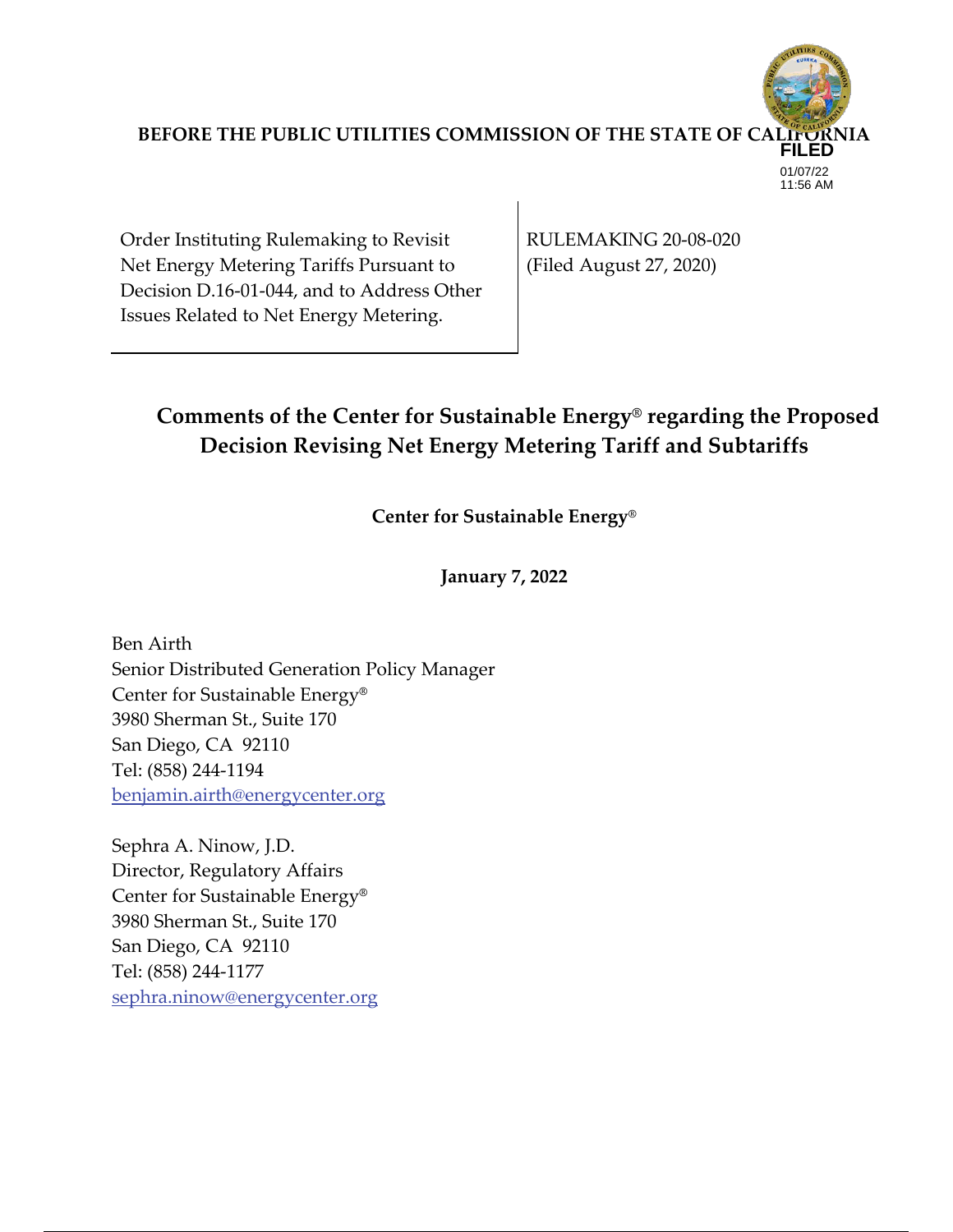## Table of Contents

| $I_{\cdot}$ | Introduction                                                                           |   |
|-------------|----------------------------------------------------------------------------------------|---|
| II.         | The Value Proposition for Behind-The-Meter Solar and Storage Should be                 |   |
|             | Strengthened to Ensure these Assets Play a Significant Role in Grid Reliability. 2     |   |
| III.        | No Fixed or Discriminatory Fees Should be Levied Against Customers Who                 |   |
|             | Install Solar and Energy Storage, Regardless of Market Sector.                         | 4 |
| IV.         | In Lieu of Fixed Fees, the Use of a Minimum Bill Should be Continued to Ensure         |   |
|             | the Recovery of a Portion of the Utilities' Fixed Costs.                               | 5 |
| V.          | The Proposed Retroactive Treatment of All Legacy Projects, <i>i.e.</i> , Transitioning |   |
|             | NEM 1.0 and NEM 2.0 Customers to the NEM Successor Tariffs After 15 Years              |   |
|             | Instead of 20 Years, is Poor Public Policy.                                            |   |
| VI.         | California Must Ensure the Continued Growth of Distributed Generation Solar to         |   |
|             | Extract the Benefits of Energy Storage and Further Enable Low-Income Access to         |   |
|             | Distributed Generation Technologies.                                                   | 9 |
| VII.        | Conclusion                                                                             |   |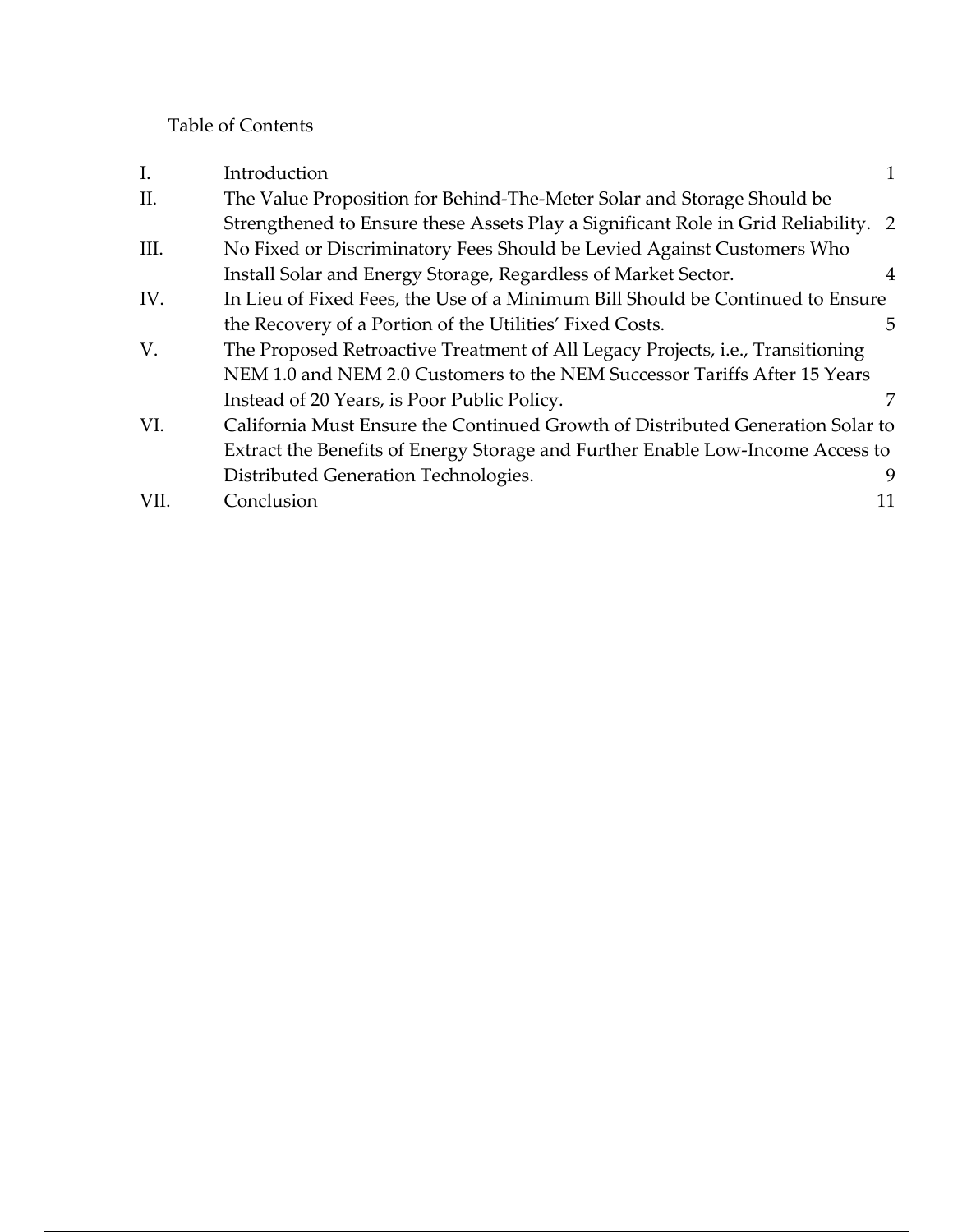## **I. INTRODUCTION**

The Center for Sustainable Energy<sup>®</sup> (CSE) appreciates the opportunity to provide these Comments in response to the *Proposed Decision Revising Net Energy Metering Tariff and Subtariffs* (Proposed Decision). On December 17, 2021, Assistant Chief Administrative Law Judge S. Pat Tsen, on behalf of Administrative Law Judge Kelly Hymes, partially granted the request from the Coalition for Community Solar Access (CCSA) for an extension of time to file opening comments to January 7, 2022, and increasing the page limits for opening comments from 15 to 20 pages. As such, these opening comments are timely filed.

CSE is a national nonprofit driven by one simple mission – Decarbonize. As an administrator of several California Public Utilities Commission (CPUC or Commission) programs, including the Solar On Multifamily Affordable Housing (SOMAH), Self‐Generation Incentive Program (SGIP), California Solar Initiative (CSI), and Multifamily Affordable Solar Housing (MASH) programs, we serve as a trusted and objective resource helping to implement successful sustainable energy programs that use public funds appropriately and in the best interest of their communities. Our vision is a future with sustainable, equitable, and resilient transportation, buildings, and communities, and we support California's efforts to achieve this vision through incentivizing clean energy technologies.

Through our work administering SOMAH, SGIP, CSI, and MASH and facilitating the adoption of distributed generation technologies in California, CSE recognizes the critical role of Net Energy Metering (NEM) tariffs. NEM has contributed to the successful installation of over one million rooftop solar systems in California, with a significant amount of these systems now providing grid and resiliency benefits with the pairing of energy storage systems, especially important now as the State continues to experience unprecedented devastation from wildfires as well as constraints on the grid from historic heat waves. Yet the Proposed Decision in its current form threatens California's progress, making drastic changes that will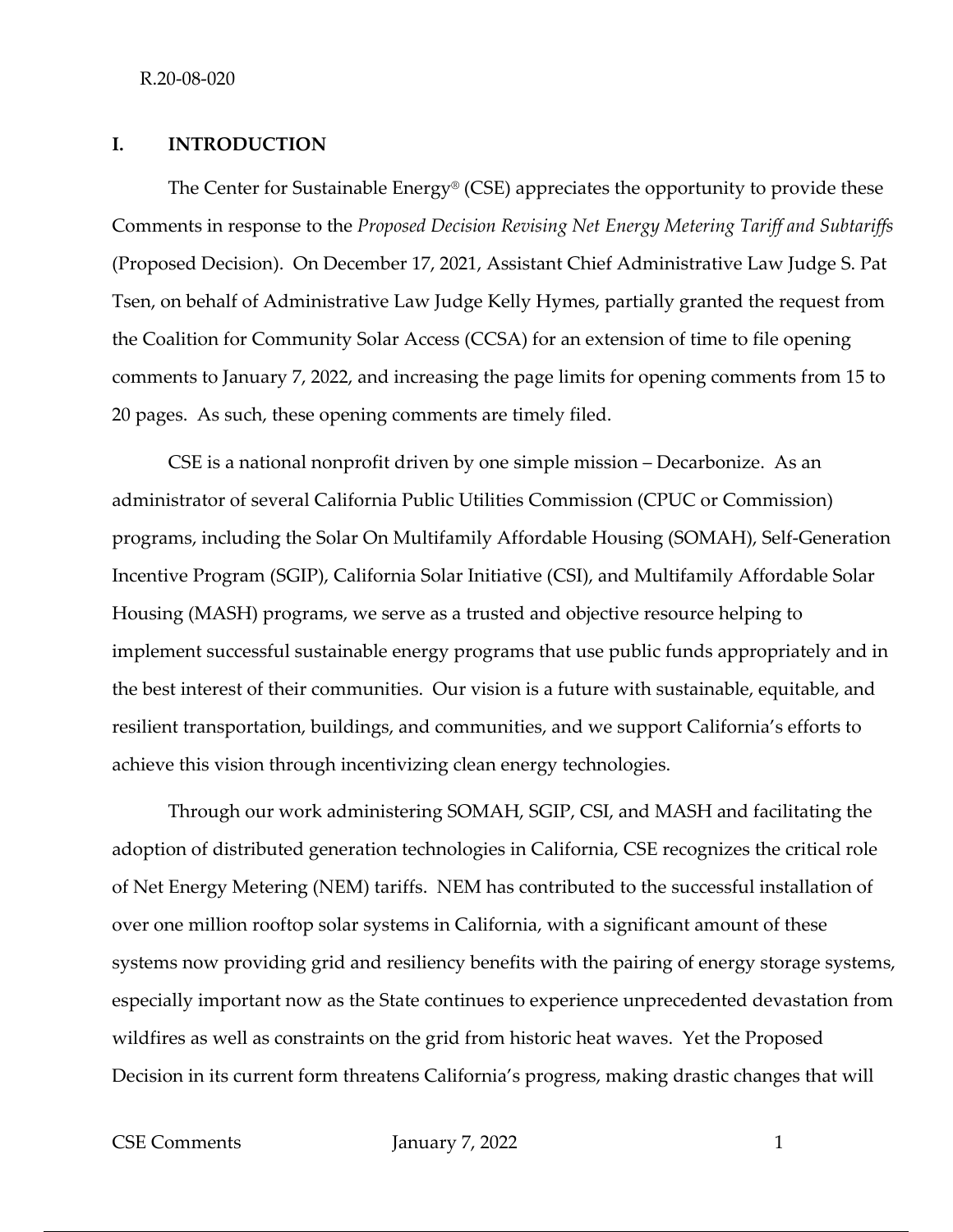slow the growth of distributed generation technologies and cause California to fall short of its ambitious climate goals.

These proposed drastic changes come at a time when distributed generation technologies are becoming more accessible to low‐ and moderate‐income Californians. Rather than the drastic changes proposed, NEM should instead be better tailored to broaden participation of and provide more financial benefits to low‐income customers and disadvantaged communities to further enable these customers to participate in the transition to renewable and zero‐carbon energy resources. Additionally, state law requires that a successor NEM policy sustain growth in the solar industry, and fostering this growth will provide quality jobs and economic development to further benefit low‐income customers and disadvantaged communities. Moreover, it will take a sustained distributed generation industry to ensure California meets its ambitious climate goals.

Nevertheless, CSE remains hopeful that the Commission will listen to Parties within this proceeding and create a balanced path forward to allow distributed generation resources to continue to benefit utility customers and help California meet its ambitious climate goals. This will, however, require a significantly different resolution than has been recommended in the Proposed Decision, i.e., one where any NEM successor developed provides continuing value to customer‐generators in combination with their underlying rate structures and incentives provided via other customer programs, while also providing value and optimization services for the utility as the grid operator. Accordingly, CSE provides the following comments.

## **II. THE VALUE PROPOSITION FOR BEHIND‐THE‐METER SOLAR AND STORAGE SHOULD BE STRENGTHENED TO ENSURE THESE ASSETS PLAY A SIGNIFICANT ROLE IN GRID RELIABILITY.**

NEM has been a trailblazing policy for distributed generation technologies and clean energy in California that provided a salient solution to the previous peak demand issues the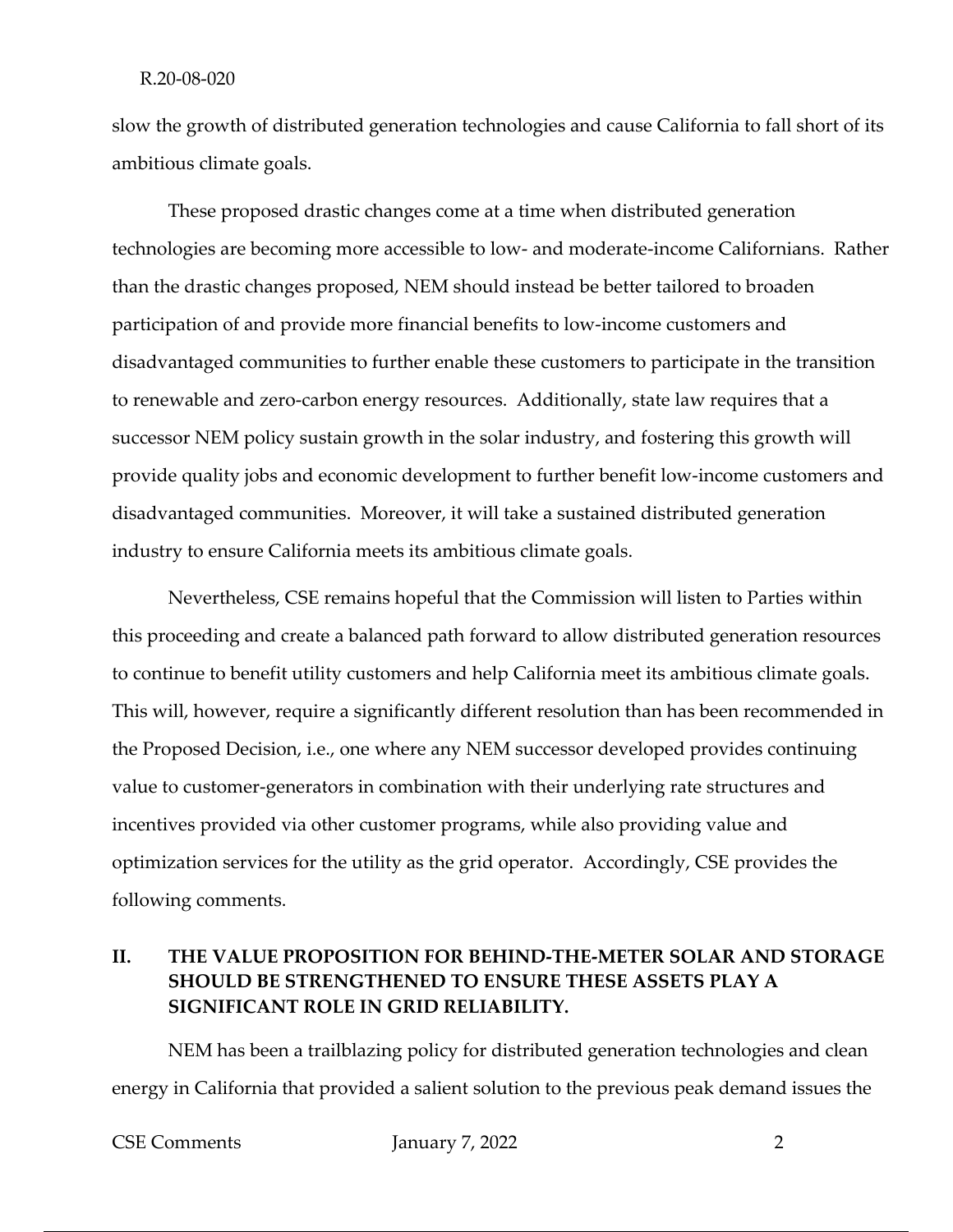State faced over a decade ago. Moreover, NEM has been the core state policy to facilitate the growth of today's solar market that employs over 70,000 workers and is greatly responsible for the installation of over 1.3 million distributed solar energy systems. Today, California faces different challenges than what was faced just 10-15 years ago, with the ever-increasing climate crisis and thus the paramount need for a strong solar market where energy storage is necessarily paired with solar to further decarbonize our electricity sector and transition customers to electrification.

Nevertheless, CSE acknowledges that the current NEM structure may not provide the proper market signals necessary to unlock the full value behind-the-meter solar and energy storage can provide to customers and the grid. With today's current grid conditions, a broader yet more nuanced use of distributed solar is required: one that unlocks the benefits of energy storage because solar must now be flexible and time‐dependent instead of solely subject to the rise and fall of the sun. Energy storage is key to the flexibility required for behind‐the‐meter resources. Integrated on a large scale, distributed solar and energy storage can play several roles to achieve grid reliability and resiliency, greenhouse gas (GHG) emissions reductions, as well as customer bill savings. When aligned correctly through tariffs that foster the proper use of the technology, distributed solar and energy storage can be aligned with the supply and demand of the grid to reduce stress during the most energy-impacted hours, days, and months of the year.

To achieve the numerous benefits distributed solar and storage can provide, it is critical that the Commission create a NEM successor that strengthens the value proposition of distributed solar and energy storage and does not dampen the value as would result from the Proposed Decision as currently written. A better-tailored NEM successor should provide the proper market signal for its operation and use and be inherent to the interconnection of these demand resources into the grid. Ultimately, tariff and rate design should make the choices for customers who install distributed solar and energy storage systems to optimize their own bills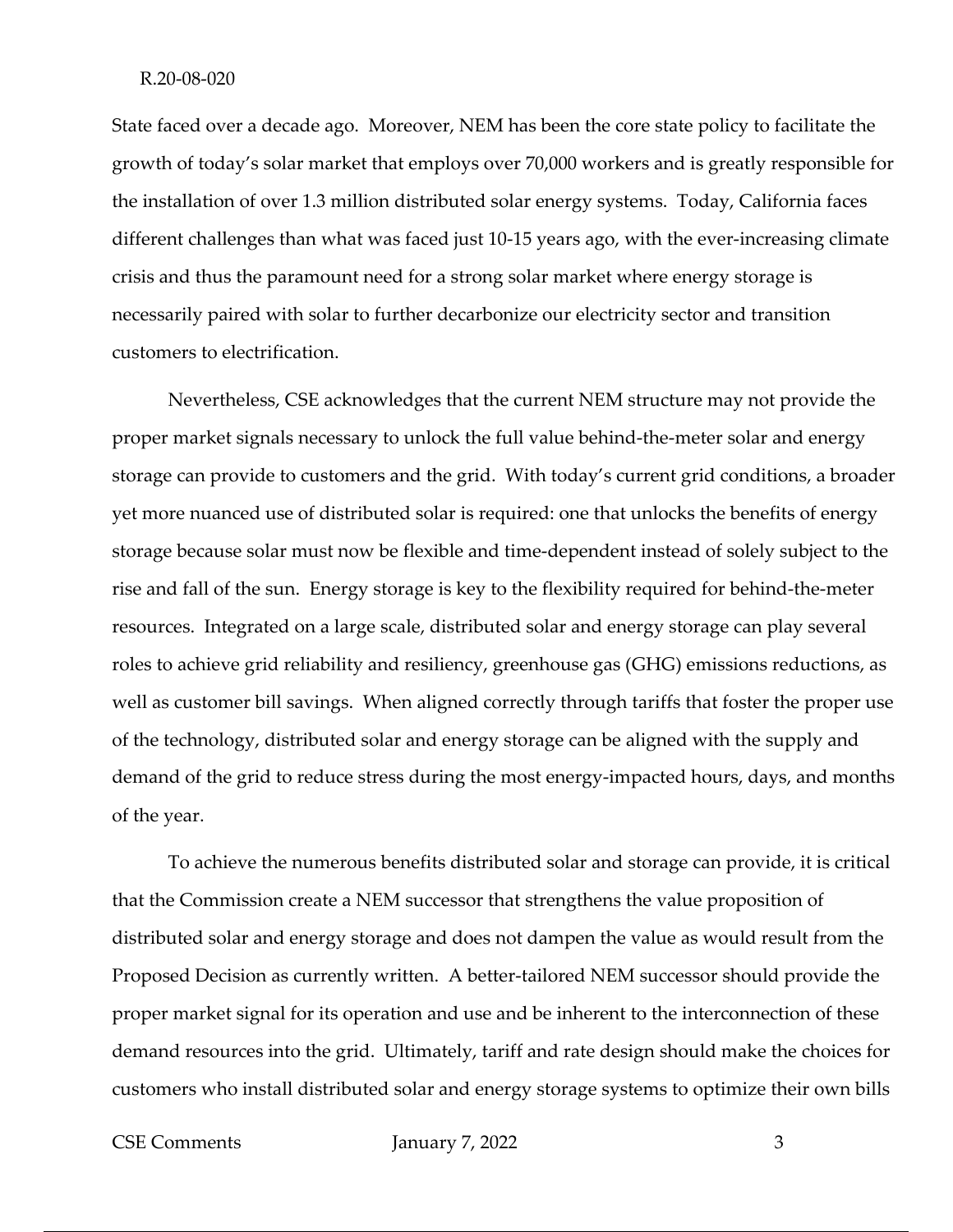consistent with the choices that reduce electric system cost and provide the greatest grid benefit. Instead, the current Proposed Decision proposes values for net exports that are so grossly reduced on an average basis and solar‐only fees that inflict such an increase on customer bills that the value proposition for customers to install these clean technologies is voided.

## **III. NO FIXED OR DISCRIMINATORY FEES SHOULD BE LEVIED AGAINST CUSTOMERS WHO INSTALL SOLAR AND ENERGY STORAGE, REGARDLESS OF MARKET SECTOR.**

To properly maximize the value energy storage can provide when paired with distributed solar, it is critical that no fees be applied that cannot be reduced by onsite solar and energy storage. Regrettably, the Proposed Decision will do just that. The solar-only fees proposed by the Commission will only penalize customers who install distributed solar and energy storage, sending a very clear price signal to potential customers that the investment in these technologies will not make sense financially. This is despite the fact that California policy has long focused on encouraging the use of distributed solar and maximizing buildout of distributed energy resources (DER). At \$8 per kilowatt of installed capacity, the proposed Grid Participation Charge (GPC) would be one of the highest solar-only fees in the country. The proposed GPC is more akin to the demand charges levied on commercial and industrial customers, yet as currently proposed, the GPC does not reflect the customer's coincident peak demand, as do the demand charges for commercial and industrial customers. Instead, the proposed GPC is based on the size of the solar system. This is unreasonably discriminatory both because actual coincident peak usage may be much smaller in relation to the GPC and because no other residential customers are required to pay anything similar to a demand charge.

When coupled with the significantly reduced export compensation credits that will now be based on hourly Avoided Cost Calculator values (which are, on average, 80% lower than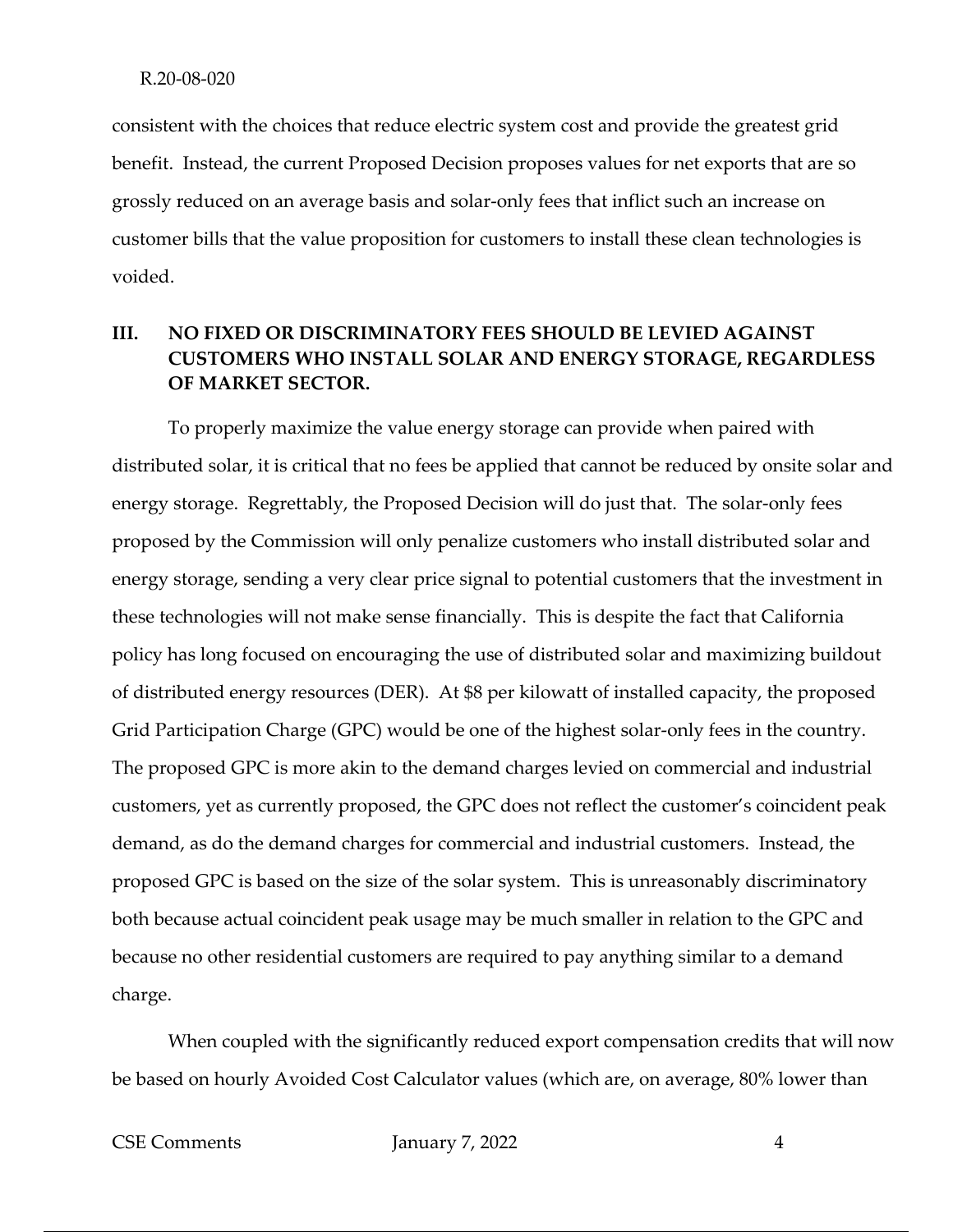previous NEM 1.0 and NEM 2.0 retail rate credits), solar, even when paired with energy storage, will no longer make financial sense. To phrase this another way, imposing the proposed GPC creates a convincing economic signal that customers should avoid installing solar. We strongly recommend the Commission instead use rates and tariffs to optimize consumer use of distributed solar and energy storage in order to maximize the value to the customer, which will, by default, maximize the value of solar and energy storage to the grid.

More specifically, we urge the Commission to eliminate the proposed GPC that will only penalize the use of behind‐the‐meter production and self‐consumption. Solar customers should not be levied a fee and consequently discouraged from investing their own capital in a clean energy system that provides so many benefits to the grid, the environment, and society. By pairing solar with energy storage, solar can effectively become an energy efficient technology through self‐consumption where the solar energy that is produced is stored in the energy storage device and utilized when the home needs it most. Accordingly, no power produced on‐site will have to cross the utility meter, and the use of the grid will not be required. Nevertheless, the GPC, as proposed, would charge customers based on the installed capacity of the solar array located on the premises, regardless of the premises' actual use of the grid, and no amount of increased solar or energy storage capacity will help reduce it. By instituting the proposed GPC or other similar grid participation charge that reduces the value of distributed solar and energy storage, the adoption of distributed solar and energy storage will slow and very likely come to a standstill, leaving California devoid of the benefits it could have received from customer-sited systems.

## **IV. IN LIEU OF FIXED FEES, THE USE OF A MINIMUM BILL SHOULD BE CONTINUED TO ENSURE THE RECOVERY OF A PORTION OF THE UTILITIES' FIXED COSTS.**

CSE recognizes the need for recovery of some fixed costs invested by the IOUs on behalf of ratepayers from customer-generators who install distributed solar and energy storage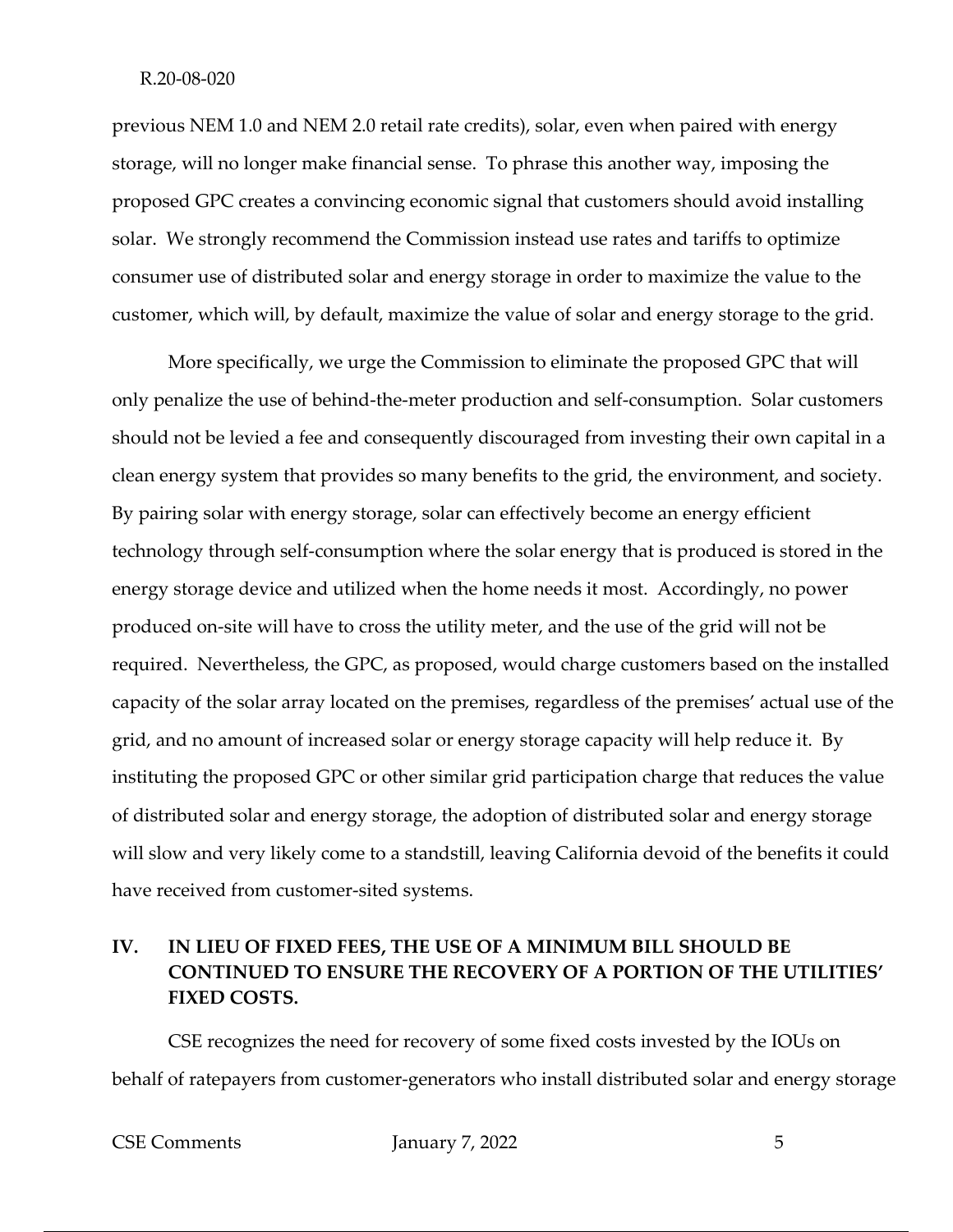systems. But, in place of the proposed fixed fees described in the Proposed Decision that are in close alignment with the fixed fees previously proposed by the IOUs and others, CSE instead recommends continuing the use of a minimum bill, which has been the predominant method for IOUs to collect fixed costs from customer-generators and is consistent with previous Commission decisions.

In  $D.15$ -07-001,<sup>1</sup> the Commission elected to continue the use of a minimum bill to collect customer‐related costs incurred on their behalf , maintaining, "[t]he minimum bill would ensure that all customers contribute some amount toward the cost of the system to which they remain connected[, and i]t also avoids any potential negative impact on conservation associated with a fixed charge [and] protects lower‐usage customers whose fixed costs might be lower."<sup>2</sup> In D.15-07-001, the Commission recognized the "potential negative impact on conservation associated with fixed charges" and how it could impede opportunities for customers to employ energy efficiency. With the current operational functionality of distributed solar and energy storage that prioritizes onsite consumption over grid exports, distributed solar combined with energy storage is more akin to energy efficiency/conservation than generation. Accordingly, the Commission should recognize that the potential negative impact associated with fixed charges extends to distributed solar combined with energy storage. Fixed fees, in particular the proposed GPC, will have a negative impact on customer‐ generators and result in slowed adoption of distributed solar and energy storage. Rather, maintaining the use of a minimum bill is more appropriate, ensuring that the customer‐ generators contribute some amount toward the cost of the system to which they remain connected, while also avoiding any potential negative impact on the adoption of distributed solar and energy storage that would be associated with a fixed charge. Moreover, a minimum

<sup>1</sup> D.15‐07‐001, *Decision on Residential Rate Reform for Pacific Gas and Electric Company, Southern* California Edison Company, and San Diego Gas & Electric Company and Transition to Time-Of-Use Rates, July 3, 2015, page 225.

<sup>2</sup> *Id.*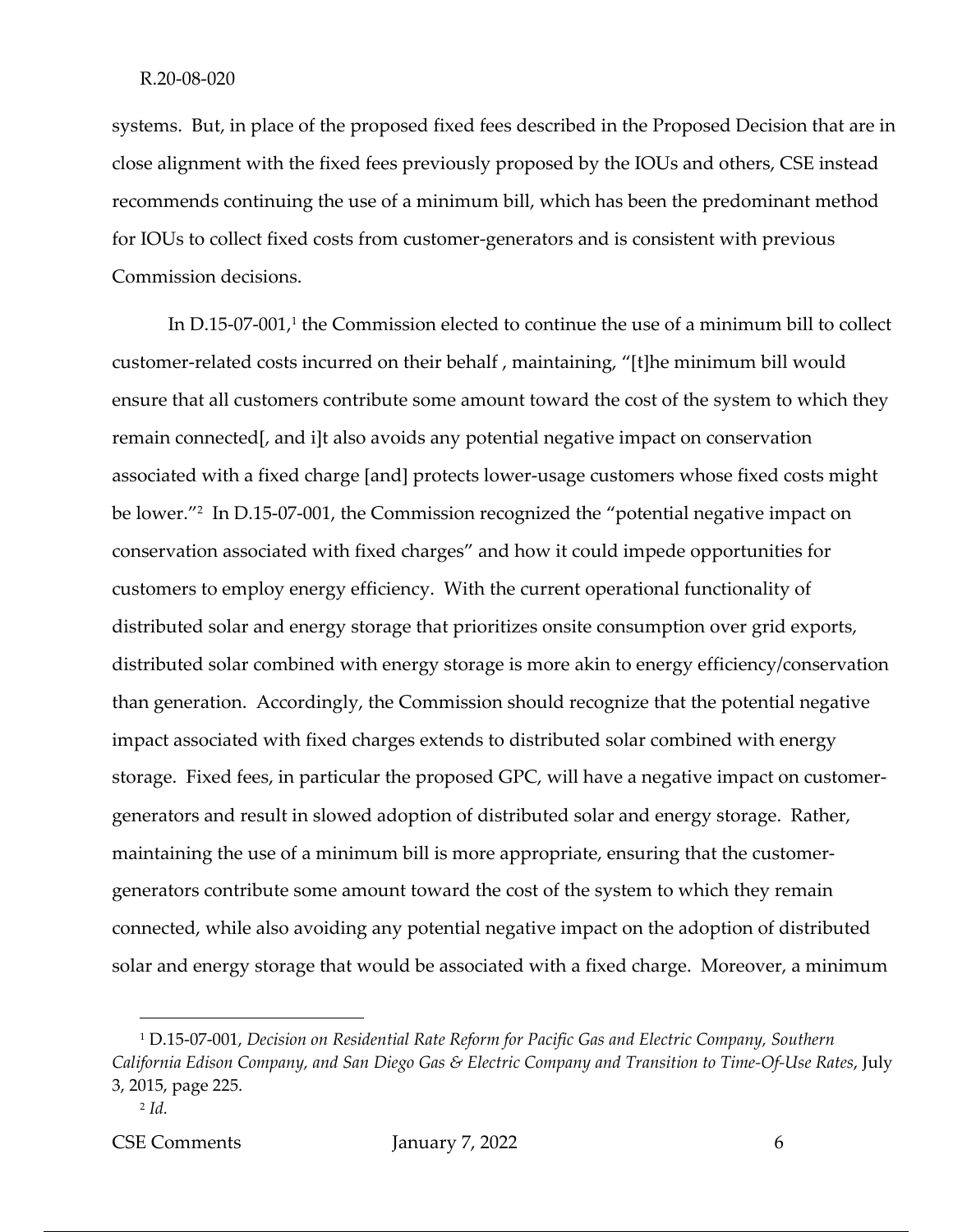bill can be fine-tuned to ensure the appropriate cost recovery amount from customergenerators when their bills reach \$0 on a monthly basis.

## **V. THE PROPOSED RETROACTIVE TREATMENT OF ALL LEGACY PROJECTS, I.E., TRANSITIONING NEM 1.0 AND NEM 2.0 CUSTOMERS TO THE NEM SUCCESSOR TARIFFS AFTER 15 YEARS INSTEAD OF 20 YEARS, IS POOR PUBLIC POLICY.**

CSE is extremely concerned and disheartened that the Proposed Decision proposes to reduce the 20‐year legacy treatment promised to NEM 1.0 and NEM 2.0 customers by five years. CSE firmly believes that no changes should be made to systems installed under the existing NEM 1.0 and NEM 2.0 structures. Rather, these customers must continue to receive the legacy treatment promised to them under the Commission's D.14‐03‐041.3 To make retroactive changes to this legacy treatment would be dangerous and counterproductive public policy. Promises of financial certainty regarding a customer's solar investment have been previously deliberated and decided upon in a public proceeding. Revising these tariff structures now would skew anticipated monthly bill savings and lengthen payback periods for these customers. Solar contractors made promises to customers that were memorialized in binding installation contracts and solar agreements on the predication that the tariffs under which NEM 1.0 and NEM 2.0 customers installed were locked in for a period of 20 years. Perhaps even more importantly, this retroactive change would send a signal to the people of California that they cannot rely on commitments made by state government to promote important policy outcomes. Pulling this thread may lead to the unraveling of important policies in the State in ways that we cannot fully anticipate. This would be dangerous and unwise. Appropriately, these customers must continue to receive the legacy treatment of 20 years promised to them under the Commission's D.14‐03‐041.

<sup>3</sup> D.14‐03‐041, *Decision Establishing a Transition Period pursuant to Assembly Bill 327 for Customers Enrolled in Net Energy Metering Tariffs*, March 27, 2014.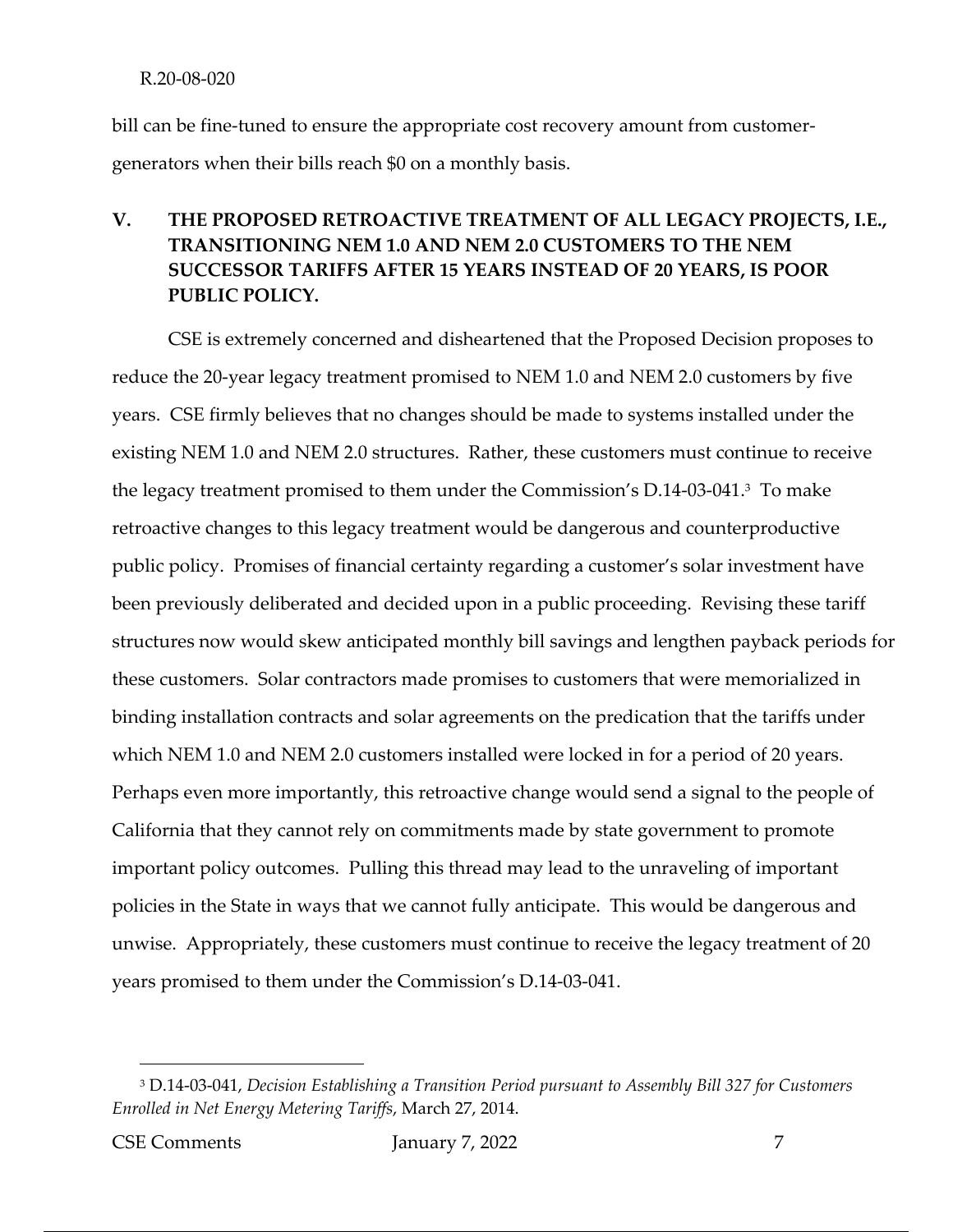In addition, CSE urges the Commission to enhance the incentives aimed at NEM 1.0 and NEM 2.0 customers beyond what is currently outlined in the Proposed Decision to encourage these customers to add energy storage to their existing solar‐only systems. This should be done not through penalties or threats of retraction of their existing NEM benefits, such as removing five years of legacy treatment, but instead through incentives and market signals that send a clear explanation of financial benefits.

As currently described in the Proposed Decision, the Commission would "offer all existing NEM 2.0 customers an incentive for storage if they voluntarily switch to the successor tariff within four years from the time the storage rebate becomes available."4 For each of the four years after the switch to the successor tariff, the incentive rate will drop by 25% until it is eventually phased out. To state plainly, this offer will not entice NEM 2.0 customers to switch to the NEM successor. Although it is an upfront cash incentive, it would not compensate the customer‐generator sufficiently to forego the 14‐15 years NEM 2.0 customers have remaining on their legacy treatment (or the 6‐7 years remaining when factoring in the proposed five‐year reduction of the 20‐year legacy period). This minimal value to NEM 2.0 customers is compounded by the bad terms of the NEM successor, as described above, where highly reduced exports and perverse solar‐only fees push payback periods far beyond what customers can expect under NEM 2.0. Rather, monthly bill savings would be so low that investing tens of thousands of dollars in a distributed solar and energy storage system would be illogical.

However, if California took the right approach to driving current solar customers to pair their existing distributed solar systems with energy storage, we could realize nearly instant grid and environmental benefits. California already has over 600,000 NEM 1.0 and another 700,000 NEM 2.0 systems, most of which are not presently connected to energy storage

<sup>4</sup> *Proposed Decision Revising Net Energy Metering Tariff and Subtariffs* (Proposed Decision), December 13, 2021, page 150.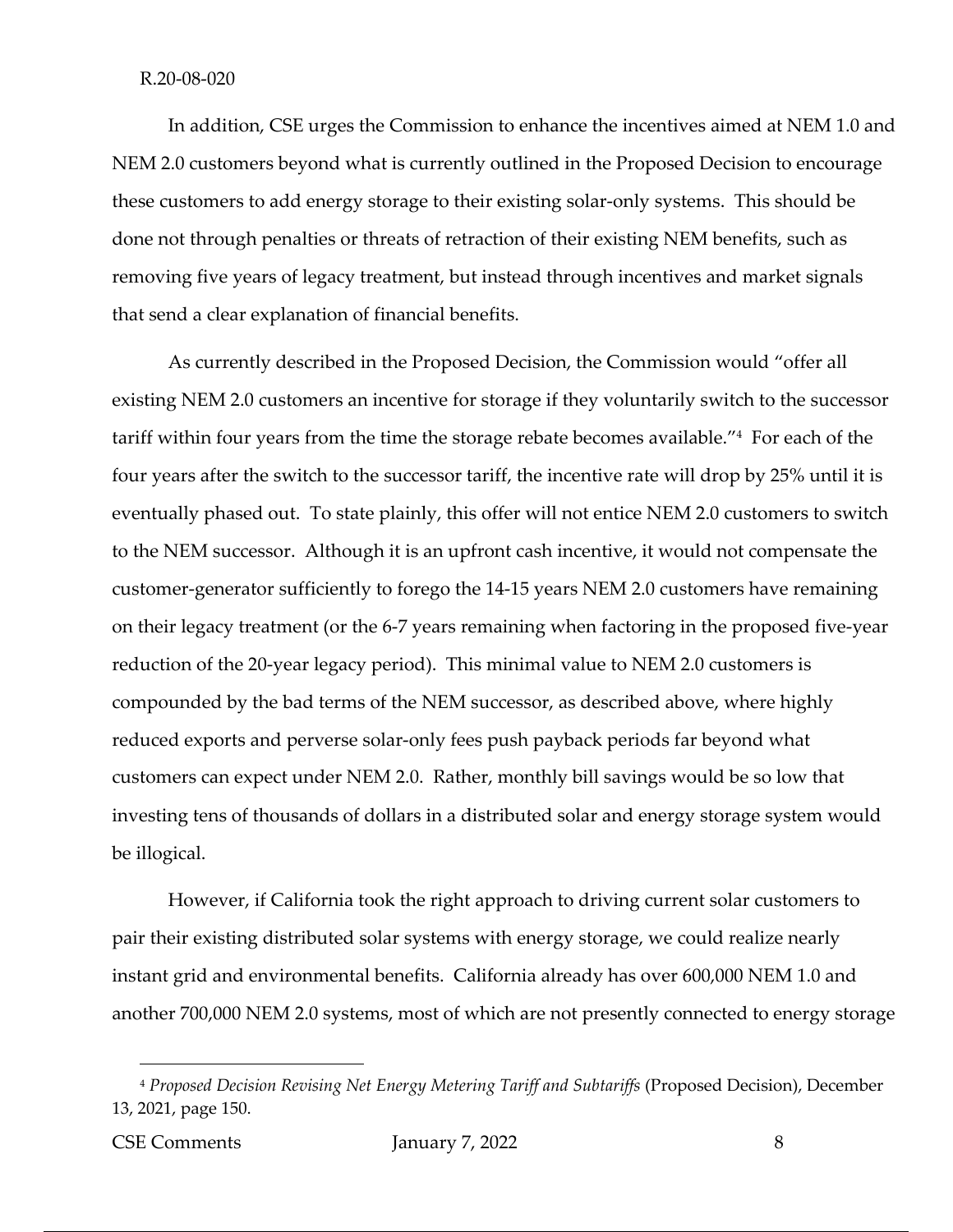systems. This equates to over 11 GW of solar that provide peak power during the daytime hours. If market signals were properly structured, California could see many of these already existing solar-only GWs turn into flexible loads with the addition of energy storage.

## **VI. CALIFORNIA MUST ENSURE THE CONTINUED GROWTH OF DISTRIBUTED GENERATION SOLAR TO EXTRACT THE BENEFITS OF ENERGY STORAGE AND FURTHER ENABLE LOW‐INCOME ACCESS TO DISTRIBUTED GENERATION TECHNOLOGIES.**

For myriad reasons, distributed solar, especially when paired with energy storage, must continue to grow in California. Distributed solar and energy storage help meet demand during extreme heat events, provide resilient backup during outages caused by wildfires, and reduce GHG emissions. Furthermore, if the State is to reach its goal of renewable and zerocarbon energy resources supplying 100 percent of electric retail sales to customers by 2045, California cannot take away the value NEM provides. Most importantly though, the distributed generation solar industry must continue to grow to further enable low‐income customers and disadvantaged communities to participate in the transition to renewable and zero-carbon energy resources. State law requires that a successor NEM policy sustain growth in the solar industry. We must recognize that such drastic changes to NEM policy will not only affect the ability of low‐income customers and disadvantaged communities to transition to renewable and zero‐carbon resources, but these changes will also impact the quality jobs and economic development fostered by the growth of the solar industry.

CSE Comments January 7, 2022 9 As the core state policy that has increased the deployment of distributed solar in low‐ income communities, NEM is also the underpinning of California's low‐income solar programs that have been in existence in some form or another since the mid‐2000s. The suite of low‐income programs dating back to 2008, including the Single‐family Affordable Solar Homes (SASH) and Multifamily Affordable Solar Housing (MASH) and more recently the Disadvantaged Communities Single‐family Affordable Solar Homes (DAC‐SASH) and Solar On Multifamily Affordable Housing (SOMAH) Programs, have helped to offset the costs of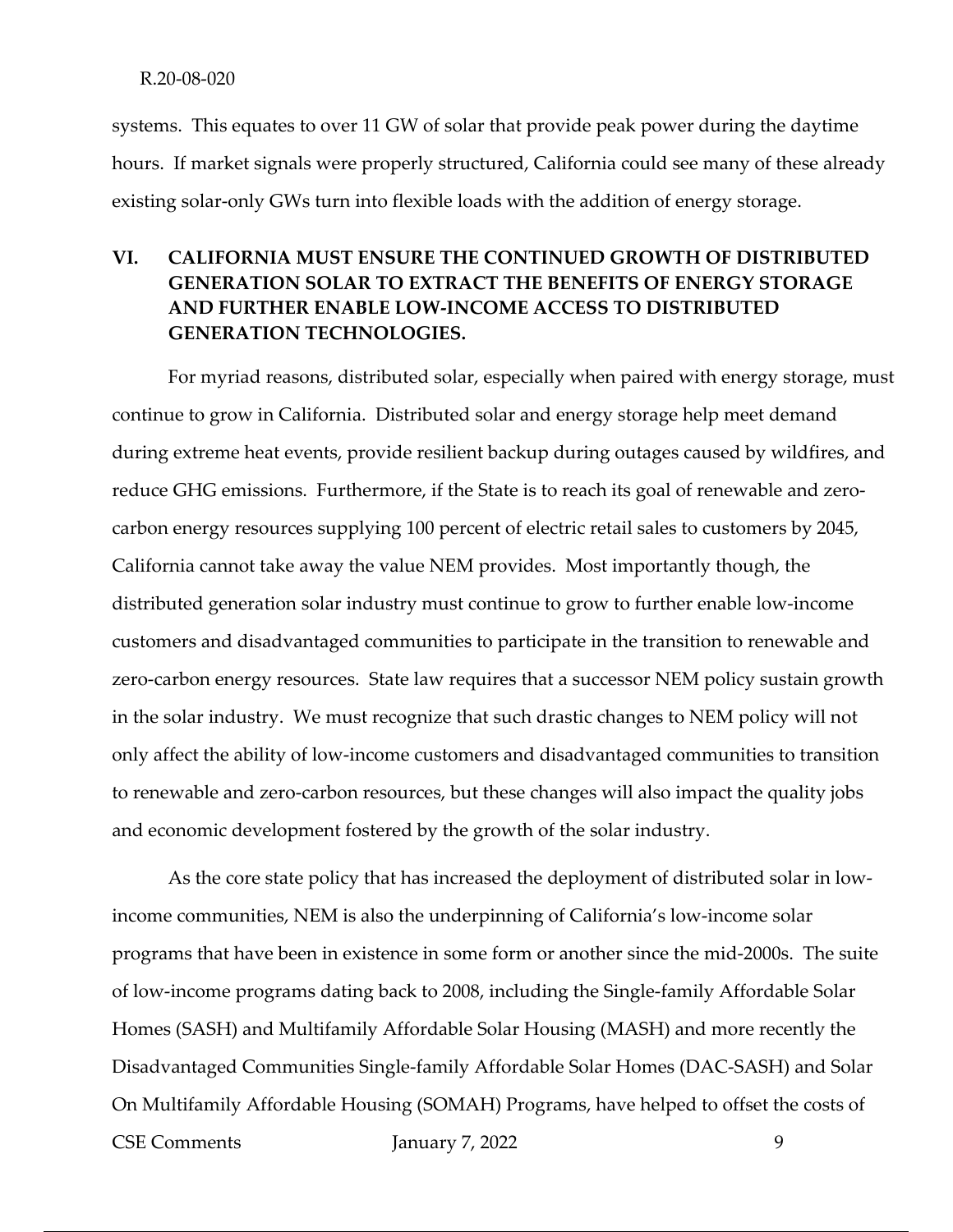over 12,300 distributed solar projects serving over 55,000 low‐income families. While SASH and DAC‐SASH have utilized the NEM tariff to serve their single‐family customers, MASH and SOMAH have used the Virtual Net Metering (VNEM) tariff, a variant of the NEM tariff, to virtually allocate solar energy generated from onsite solar to serve tenant units of multifamily properties. The VNEM tariff uses the same structure as the NEM tariff, but instead of a physical connection from the solar array to each tenant utility meter, the VNEM tariff utilizes a virtual process to allocate the total kilowatt‐hours produced from the solar array to the tenant benefitting accounts. This allocation shows up as credits on tenant bills nearly exactly how it would show up on a single-family home's utility bill.<sup>5</sup> This virtual allocation removes the need to wire the solar array directly to each tenant meter and include individual inverters for each tenant unit, saving thousands of dollars in both equipment and labor costs and thereby helping to deliver cost-effective solar systems to these properties.

Again, we urge the Commission to strengthen the value proposition for solar and energy storage and not reduce it, particularly for the benefit of enabling low-income access, and this extends to the MASH and SOMAH VNEM tariffs as well. While the Commission proposes no changes to these tariffs for now, and per the Proposed Decision, the Commission will wait for the outcomes determined in the affordability rulemaking (R.18‐07‐006) and in the current SOMAH program evaluation before changes are proposed to the MASH and SOMAH VNEM tariffs,<sup>6</sup> the Proposed Decision simply does not offer the needed certainty and confidence that these tariffs will not change or will not be significantly reduced in the near future.

<sup>&</sup>lt;sup>5</sup> One of the only differences between a single-family NEM set-up and a multifamily VNEM set-up is due to the solar energy physically being exported directly to the grid and accounted for through a net generation output meter; thus, multifamily tenant properties do not get the benefit of instantaneous power reductions, and they instead rely solely on the VNEM allocation for their benefits.

<sup>6</sup> Proposed Decision at 140.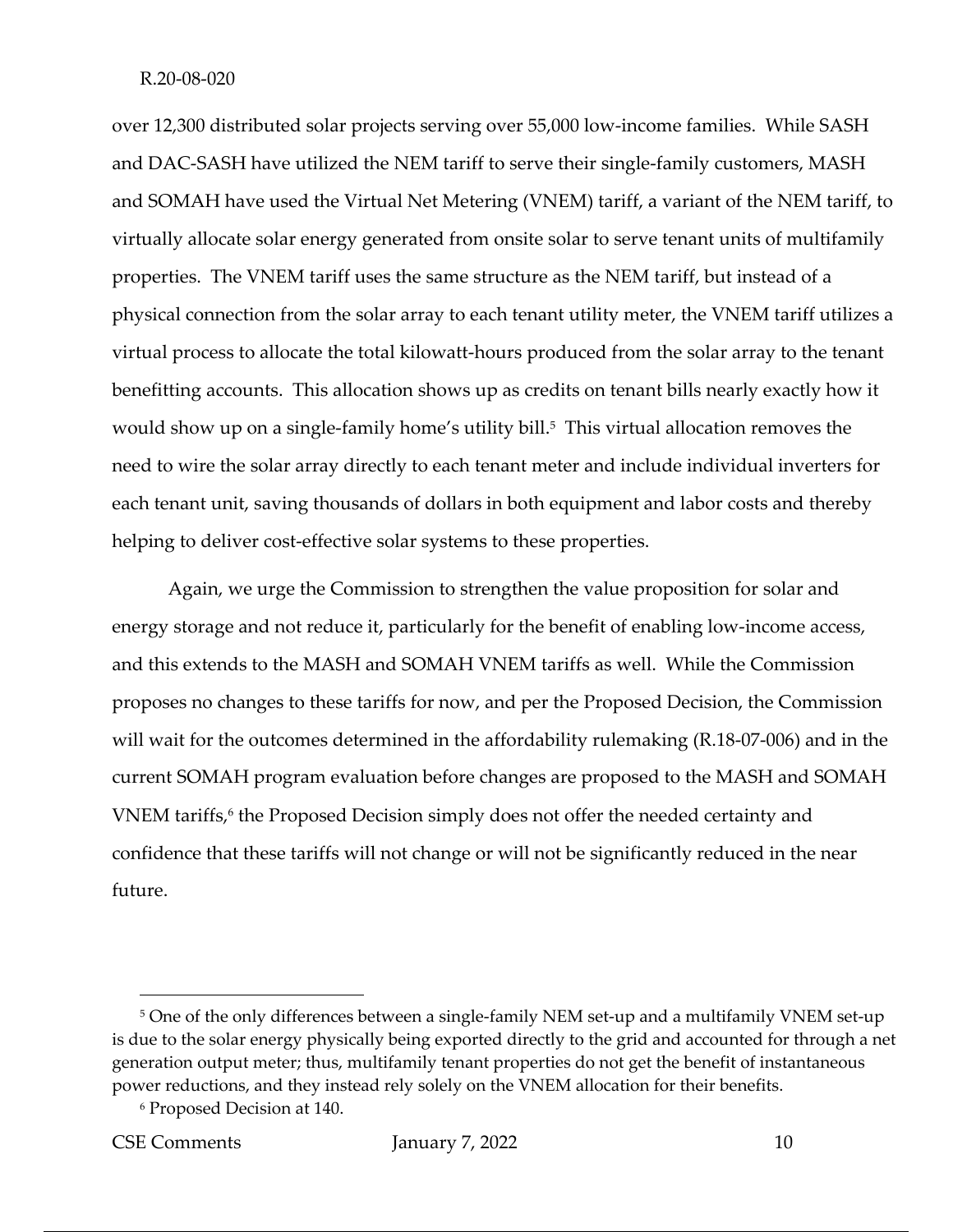For property owners and tenants in MASH and SOMAH properties, the Commission again misses the opportunity to strengthen the value proposition for these customers. The success of solar on low‐income multifamily housing has been driven mainly by incentives provided by the MASH and SOMAH programs in conjunction with the value VNEM provides. Because the decision-making process for these systems is in the hands of the property owners, the decision to go solar can be uncertain as property owners look at the dual value provided to common area bills and tenant bills, often in that order. Because of this, we strongly encourage the Commission to find ways to provide greater value to these properties, for example, through increased NEM benefits by allowing full retail export credits and approving the proper interconnection protocols for energy storage to pair with solar installed on multifamily housing using VNEM. Allowing for energy storage to be paired with solar installed using a VNEM tariff will additionally provide other significant value streams, such as the initiation of Time‐Of‐Use (TOU) rates, which better aligns solar and energy storage with the needs of the grid, resiliency, and backup benefits, and allowing for the participation of these projects in demand response and virtual power plants. Allowing for these other benefits enables low‐ income multifamily properties to be treated as single site solar and storage properties are presently treated and thus should be considered by the Commission in the necessary revisions to the Proposed Decision.

#### **VII. CONCLUSION**

CSE appreciates the opportunity to provide these Comments in response to the Proposed Decision. CSE urges the Commission to listen to Parties within this proceeding and develop a significantly different resolution than has been recommended in the Proposed Decision, i.e., one where any NEM successor developed provides continuing value to customer‐generators in combination with their underlying rate structures and incentives provided via other customer programs, while also providing value and optimization services for the utility as the grid operator. CSE is confident that the Commission can create a balanced